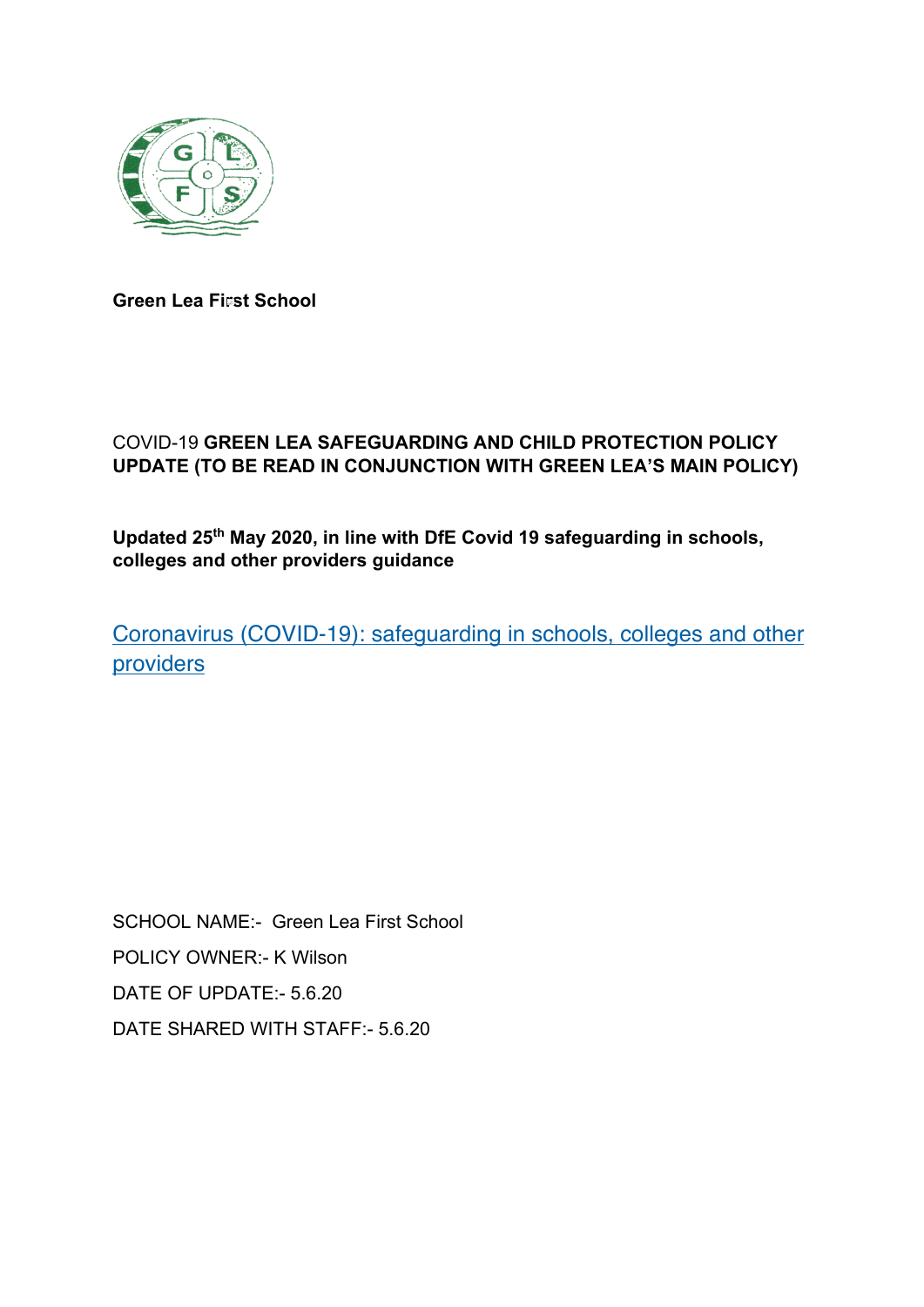## **CONTEXT**

From 20th March 2020 parents were asked to keep their children at home, wherever possible, and for schools to remain open for those children of workers critical to the COVID-19 response - who absolutely need to attend. However, from  $1<sup>st</sup>$  June 2020 Green Lea will be able to welcome back more children in identified Year groups.

Schools and all childcare providers were also asked to provide care for a limited number of children - children who are vulnerable, and children whose parents are critical to the COVID-19 response and cannot be safely cared for at home.

## **This is an addendum to the** Green Lea **Safeguarding, and Child Protection policy**.

Green Lea First School Key contacts Designated Safeguarding Lead K Wilson Deputy Designated Safeguarding Lead E Hart Chair of Governors J Lord Safeguarding Governor J Lord

## **Vulnerable children**

Vulnerable children include those who have a social worker and those children and young people up to the age of 25 with education, health and care (EHC) plans.

Those who have a social worker include children who have a Child Protection Plan and those who are looked after by the Local Authority. A child may also be deemed to be vulnerable if they have been assessed as being in need or otherwise meet the definition in section 17 of the Children Act 1989.

Green Lea recognises that previously looked after children are a potentially vulnerable group who may not have a social worker and will consider the support and offer to this cohort of children. In particular families and friend's carers may need additional support. Some previously looked after children may still have significant emotional wellbeing needs linked to their journey into care. Education settings have a key role in supporting the stability of those children with special guardianship orders or in adoptive homes.

Those with an EHC plan will be risk-assessed in consultation with the Local Authority and parents, to decide whether they need to continue to be offered a school or college place in order to meet their needs, or whether they can safely have their needs met at home. This could include, if necessary, carers, therapists or clinicians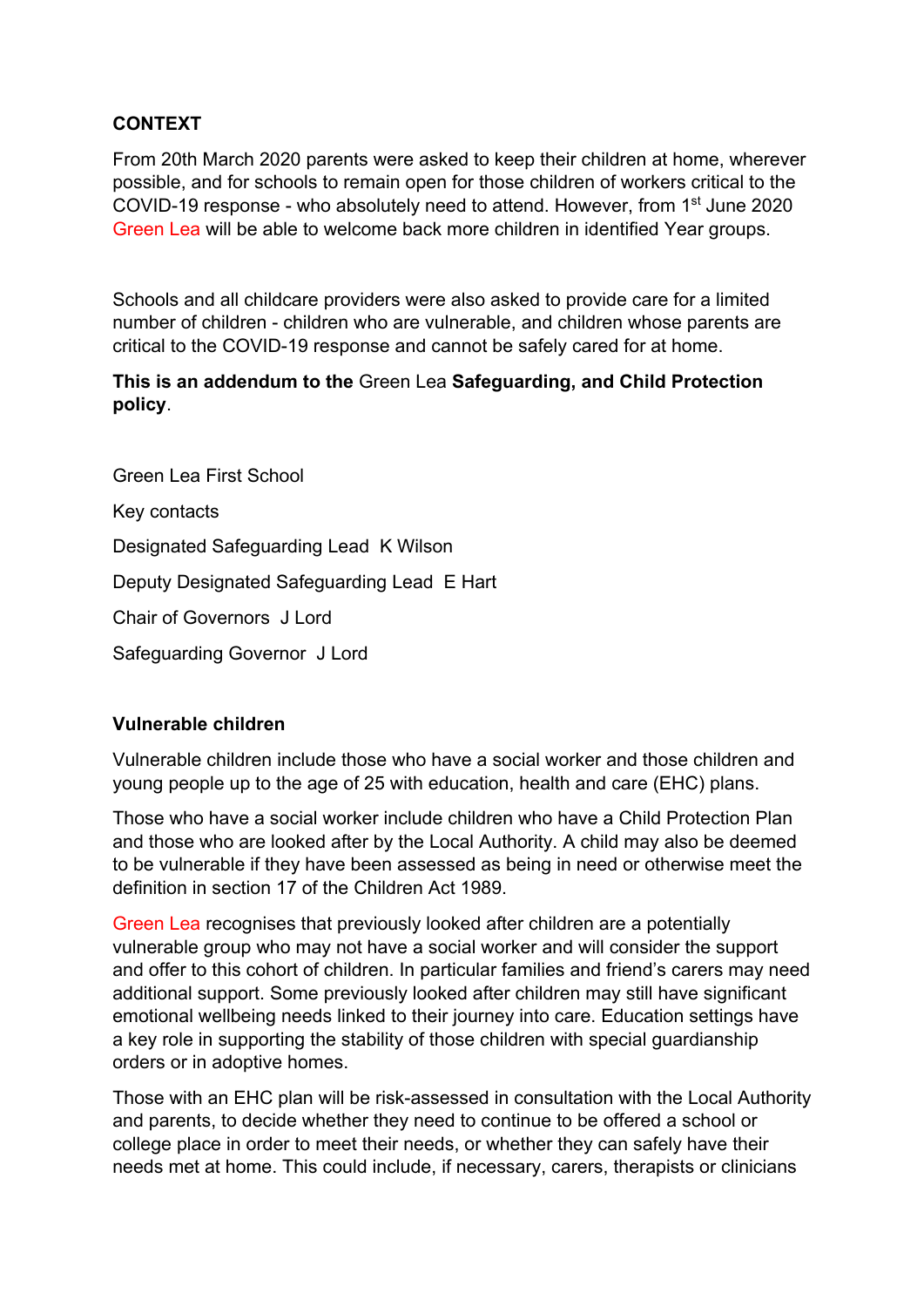visiting the home to provide any essential services. Many children and young people with EHC plans can safely remain at home.

Eligibility for free school meals in and of itself should not be the determining factor in assessing vulnerability.

Senior leaders, especially the Designated Safeguarding Lead (and deputy) know who our most vulnerable children are. They have the flexibility to offer a place to those on the edge of receiving children's social care support.

**Green Lea** will continue to work with and support children's social workers to help protect vulnerable children. This includes working with and supporting children's social workers and the Local Authority virtual school head (VSH) for looked-after and previously looked-after children. We will work with social workers to ensure that Personal Education Plans (PEPs) for Looked After Children are up to date with the current education offer that looked after children are accessing.

There is an expectation that vulnerable children who have a social worker will attend an education setting, so long as they do not have underlying health conditions that put them at risk. In circumstances where a parent does not want to bring their child to an education setting, and their child is considered vulnerable, the social worker and school name will explore the reasons for this directly with the parent.

Where parents are concerned about the risk of the child contracting COVID19, **Green Lea** or the social worker will talk through these anxieties with the parent/carer following the advice set out by Public Health England.

Our SCHOOL will encourage our vulnerable children and young people to attend a school, including remotely if needed. The DSL will continue to provide support to teachers and pastoral staff to ensure that contact is maintained with children (and families) who are not yet returning to school

#### **Attendance monitoring**

Local Authorities and education settings do not need to complete their usual daytoday attendance processes to follow up on non-attendance. The department has introduced a daily online attendance form to keep a record of children of critical workers and vulnerable children who are attending school. This allows for a record of attendance for safeguarding purposes and allows schools to provide accurate, up-todate data to the department on the number of children taking up places

**Green Lea** and social workers will agree with parents/carers whether children in need should be attending school. **Green Lea** will then follow up on any pupil that they were expecting to attend, who does not. They will also follow up with any parent or carer who has arranged care for their child(ren) and the child(ren) subsequently do not attend.

To support the above, **Green Lea** will, when communicating with parents/carers and carers, confirm emergency contact numbers are correct and ask for any additional emergency contact numbers where they are available.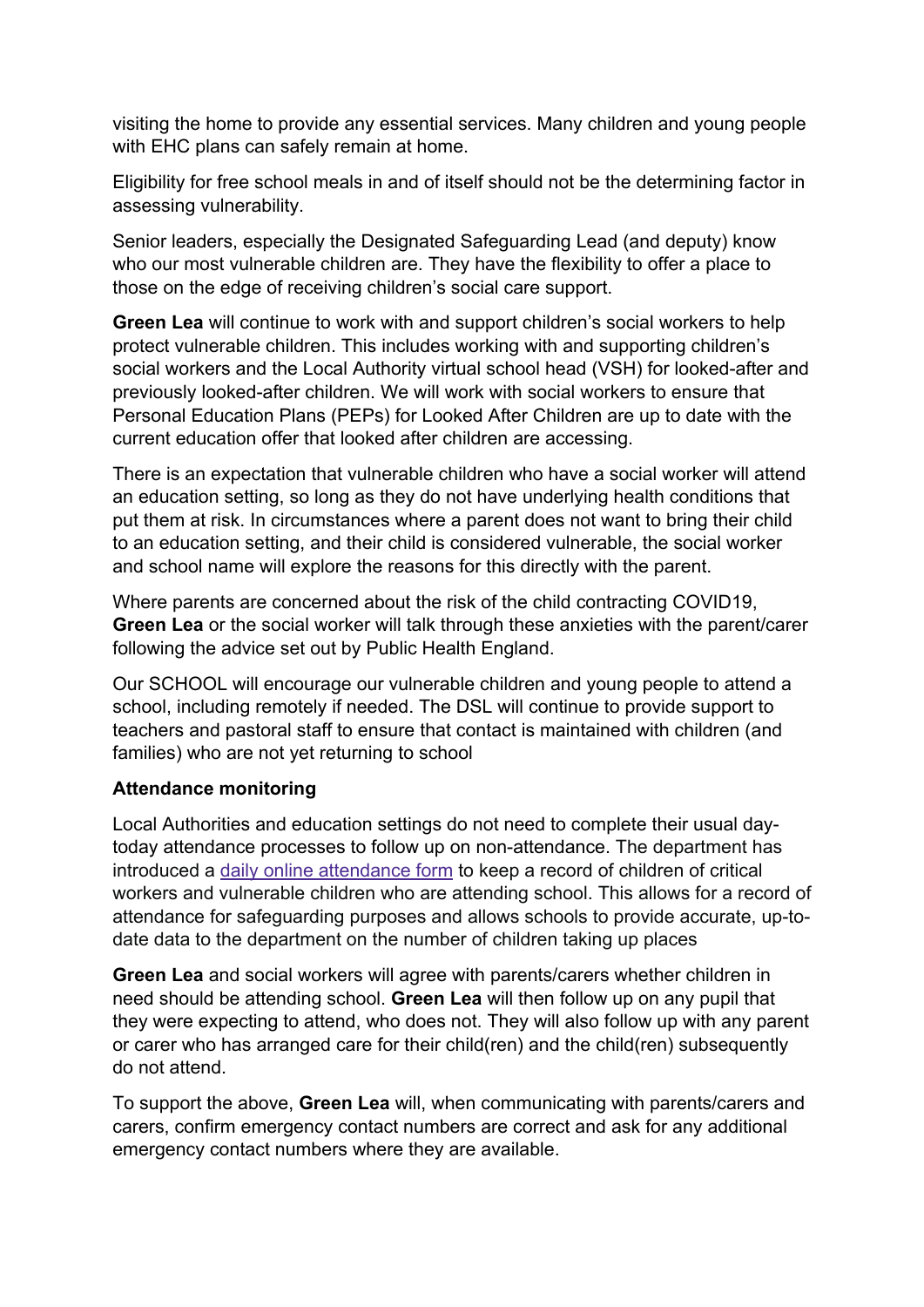In all circumstances where a vulnerable child does not take up their place at school, or discontinues, **Green Lea** will notify the relevant social worker.

## **Designated Safeguarding Lead**

In **Green Lea**, as more children return to school, the optimal scenario is to have a trained DSL (or deputy) available on site. Where this is not the case a trained DSL (or deputy) will be available to be contacted via phone or online video - for example when working from home.

Where a trained DSL (or deputy) is not on site, in addition to the above, a senior leader will assume responsibility for co-ordinating safeguarding on site.

This might include updating and managing access to child protection online systems and liaising with the offsite DSL (or deputy) and as required liaising with children's social workers where they require access to children in need and/or to carry out statutory assessments at the Academy.

As more children return to school, the DSL will ensure all relevant safeguarding and welfare information held on children remains accurate, and complete. If a child from our school attends another setting, we will do what we can reasonably to provide the receiving institution with relevant welfare and child protection information

It is important that all staff and volunteers have access to a trained DSL (or deputy). On each day staff on site will be made aware of that person is and how to speak to them.

The DSL will continue to engage with social workers, and attend all multi-agency meetings, which can be done remotely.

#### **Reporting a concern**

Where staff have a concern about a child, they should continue to follow the process outlined in the **Green Lea** Safeguarding Policy.

Staff are reminded of the need to report any concern immediately and without delay. This may mean by email to the DSl/DDSL to ensure the concern is captured.

Where staff are concerned about an adult working with children in **Green Lea**, they should report the concern to the Head Teacher. If there is a requirement to make a notification to the Head Teacher whilst away from the site, this should be done verbally and followed up with an email.

Concerns around the Head Teacher should be directed to the Chair of Governors. **Green Lea** will continue to offer support in the process of managing allegations.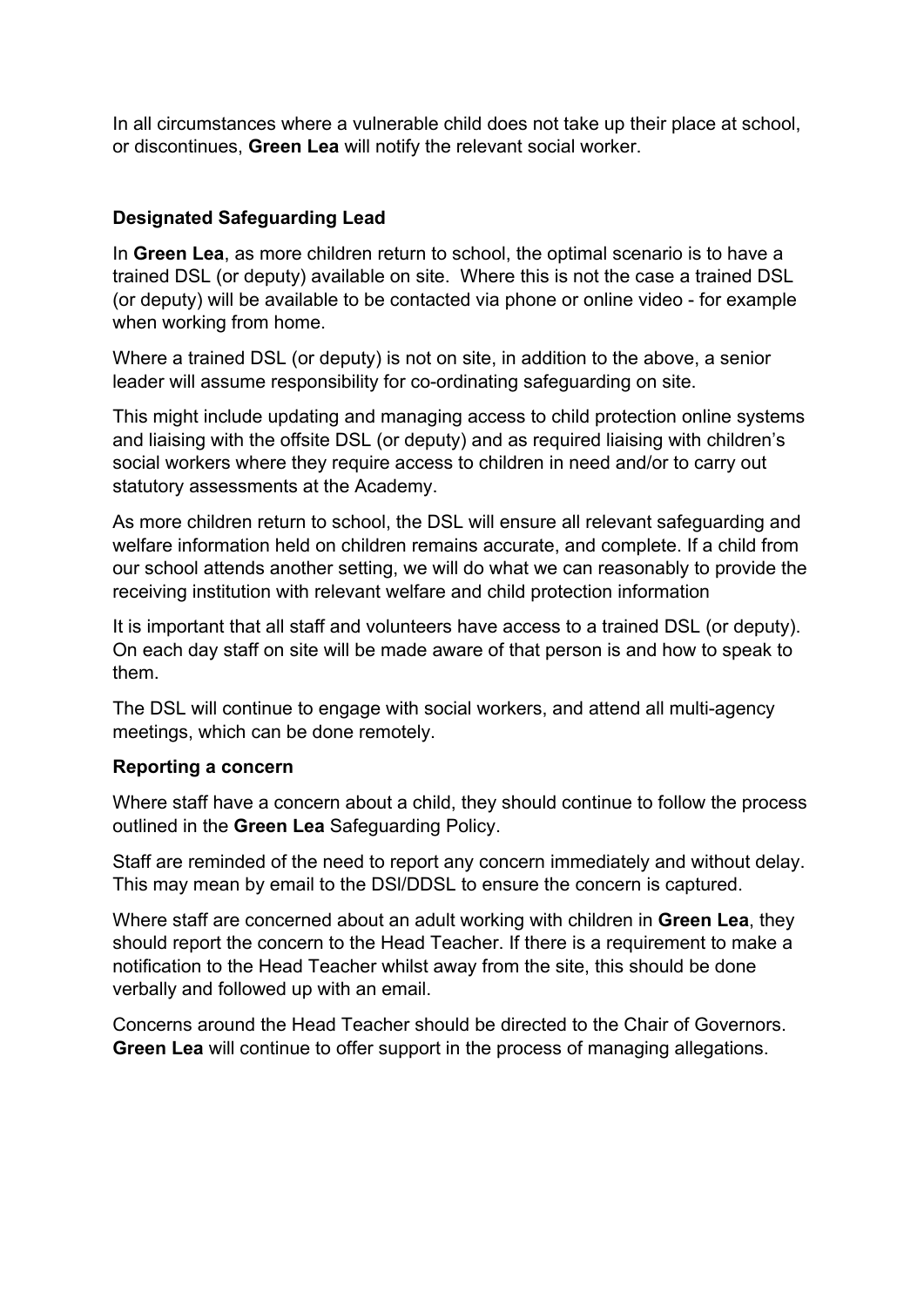## **Safeguarding Training and induction**

DSL training is very unlikely to take place whilst there remains a threat of the COVID 19 virus.

For the period COVID-19 measures are in place, a DSL (or deputy) who has been trained will continue to be classed as a trained DSL (or deputy) even if they miss their refresher training.

All existing **Green Lea** staff have had safeguarding training and have read part 1 of Keeping Children Safe in Education (2019). The DSL should communicate with staff any new local arrangements, so they know what to do if they are worried about a child. This will include contact numbers and emails for DSL's/DDSLs' if not on site.

Where new staff are recruited they will continue to be provided with a safeguarding induction.

If staff are deployed from another education or children's workforce setting **OUTSIDE Green Lea**, that **Green Lea** will take into account the DfE supplementary guidance on safeguarding children during the COVID-19 pandemic and will accept portability as long as the original school confirms in writing that:

• the individual has been subject to an enhanced DBS and children's barred list check

- there are no known concerns about the individual's suitability to work with children
- there is no ongoing disciplinary investigation relating to that individual

For movement amongst schools, then **Green Lea** should seek assurance from the donor school that the member of staff has received appropriate safeguarding training. Upon arrival, they will be given a copy of the receiving setting's Child Protection Policy, confirmation of local processes and confirmation of DSL arrangements.

#### **Safer recruitment/volunteers and movement of staff**

It remains essential that people who are unsuitable are not allowed to enter the children's workforce or gain access to children. When recruiting new staff, **Green Lea** will continue to follow the relevant safer recruitment processes for their setting, including, as appropriate, relevant sections in part 3 of Keeping Children Safe in Education (2019) (KCSIE).

In response to COVID-19, the Disclosure and Barring Service (DBS) has made changes to its guidance on standard and enhanced DBS ID checking to minimise the need for face-to-face contact.

Where **Green Lea** are utilising volunteers, that **Green Lea** will continue to follow the checking and risk assessment process as set out in paragraphs 167 to 172 of KCSIE. Under no circumstances will a volunteer who has not been checked be left unsupervised or allowed to work in regulated activity.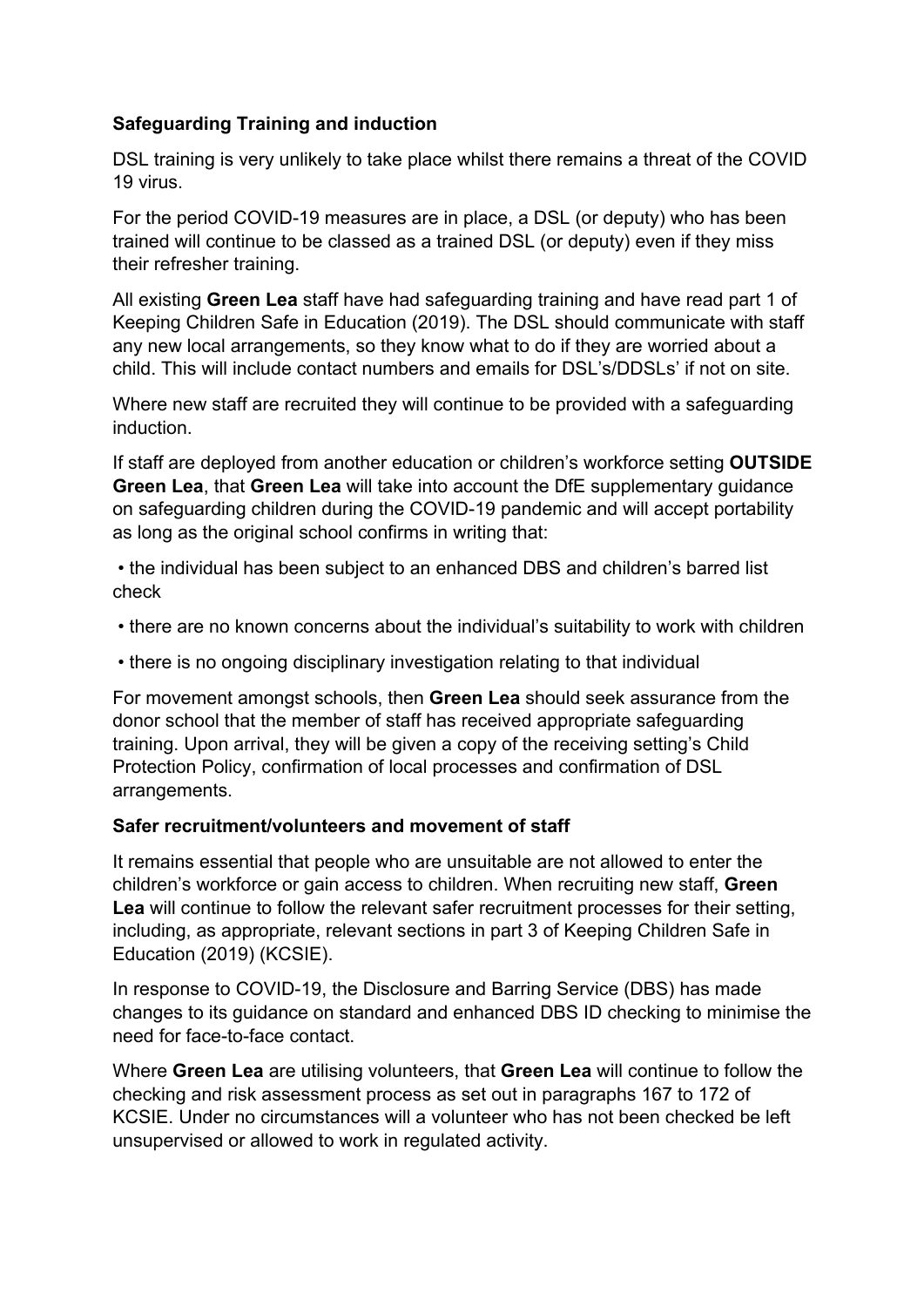**Green Lea** will continue to follow the legal duty to refer to the DBS anyone who has harmed or poses a risk of harm to a child or vulnerable adult. Full details can be found at paragraph 163 of KCSIE.

**Green Lea** will also continue to consider and make referrals to the Teaching Regulation Agency (TRA) as per paragraph 166 of KCSIE and the TRA's 'Teacher misconduct advice for making a referral. During the COVID-19 period all referrals should be made by emailing: misconduct.teacher@education.gov.uk

Whilst acknowledging the challenge of the current National emergency, it is essential from a safeguarding perspective that any **school** is aware, on any given day, which staff/volunteers will be in **Green Lea**, and that appropriate checks have been carried out, especially for anyone engaging in regulated activity. As such, **Green Lea** will continue to keep the single central record (SCR) up to date as outlined in paragraphs 148 to 156 in KCSIE.

There is no requirement to obtain a new DBS check for returning staff who have continued to be employed but have not been working in regulated activity during partial school closures. If for any reason the school or college have concerns about the individual, they may obtain a new check in the usual way.

## **Online safety in Green Lea First School**

Our school will continue to provide a safe environment, including online. This includes the use of an online filtering system. Where pupils are using computers in **Green Lea**, appropriate supervision will be in place.

#### **Children and online safety away from Green Lea**

It is important that all staff who interact with children, including online, continue to look out for signs a child may be at risk. Any such concerns should be dealt with as per **Green Lea's** Child Protection Policy and where appropriate referrals should still be made to children's social care and as required, the police. Online teaching should follow the same principles as set out in **Green Lea's** code of conduct.

**Green Lea** will ensure that any use of online learning tools and systems is in line with privacy and data protection/GDPR requirements.

#### **Supporting children not in Green Lea**

**Green Lea is** committed to ensuring the safety and wellbeing of all their Children and Young people.

Where the DSL has identified a child to be on the edge of social care support, or who would normally receive pastoral-type support in **Green Lea**, they should ensure that a robust communication plan is in place for that child or young person.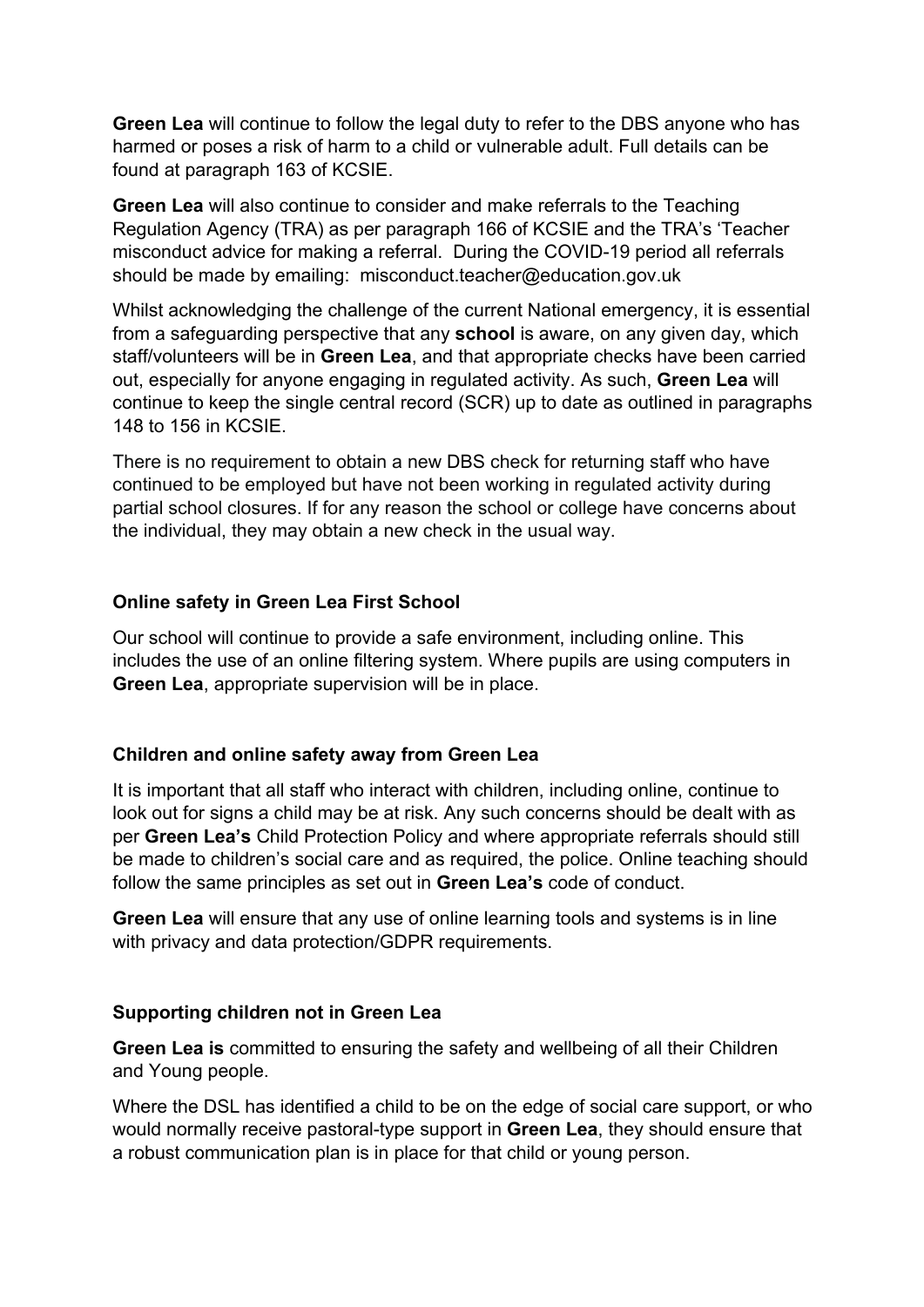Details of this plan must be recorded as should a record of contact have made.

The communication plans can include; remote contact, phone contact, door-step visits. Other individualised contact methods should be considered and recorded.

**Green Lea** DSL will work closely with all stakeholders to maximise the effectiveness of any communication plan. This plan must be reviewed regularly (at least once a fortnight) and where concerns arise, the DSL will consider any referrals as appropriate. **Green Lea** will share safeguarding messages on its website and social media pages.

**Green Lea** recognises that **Green Lea** is a protective factor for children and young people, and that the current circumstances, can affect the mental health of pupils and their parents/carers. All **Green Lea** staff are aware of this in setting expectations of pupils' work where they are at home.

**Green Lea** will ensure that where they care for children of critical workers and vulnerable children on site, they ensure appropriate support is in place for them.

#### **Supporting children in Green Lea**

**Green Lea** is committed to ensuring the safety and wellbeing of all its pupils. Our pupils will continue to have a safe space for all children to attend and flourish. Our Governors and Head Teacher will ensure that appropriate staff are on site and staff to pupil ratio numbers are appropriate, to maximise safety.

**Green Lea** will refer to the Government guidance for education and childcare settings on how to implement social distancing and continue to follow the advice from Public Health England on handwashing and other measures to limit the risk of spread of COVID19. They will ensure that where we care for children of critical workers, vulnerable children and returning pupils on site, we ensure appropriate support is in place for them.

Where **Green Lea** has concerns about the impact of staff absence – such as the Designated Safeguarding Lead or first aiders – they will discuss them immediately with the Chair of Governors

#### **Mental Health**

**Green Lea** are aware of the impact of the negative experiences and distressing life events on the mental health of children, parents and staff. We will, as we always have, ensure there is appropriate support and signposting to relevant support agencies in place, and also supporting those children who continue to work from home